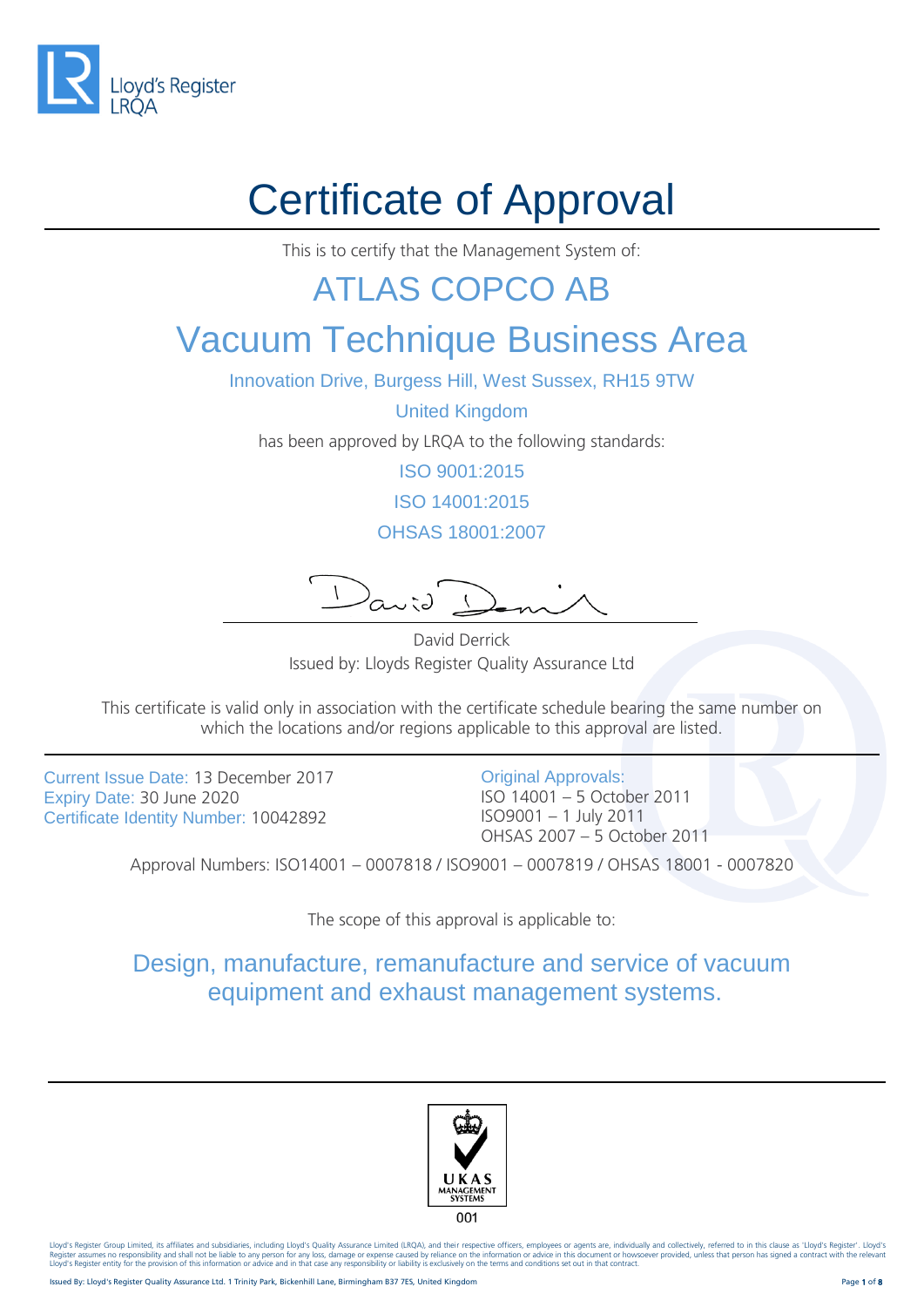

Certificate Identity Number: 10042892

ISO 9001:2015 / ISO 14001:2015 / OHSAS 18001:2007 The scope of this approval applies to the following brands only, at the locations and regions as specified on this certificate:

> Edwards Atlas Copco Precision Plus

Locations defined within this certificate are categorized as one of the following unless otherwises specified:

> Head Office Product Company Customer Centre Remanufacturing

Scope Head Office: Corporate head office activities supporting the global network of the Vacuum Technique Business Area.

> Scope Product Company: Design and manufacturing.

Scope Customer Centre: Sales and service excluding remanufacturing.

Scope Remanufacturing: Off-site service including disassembly, decontamination, inspection, reassembly and test.

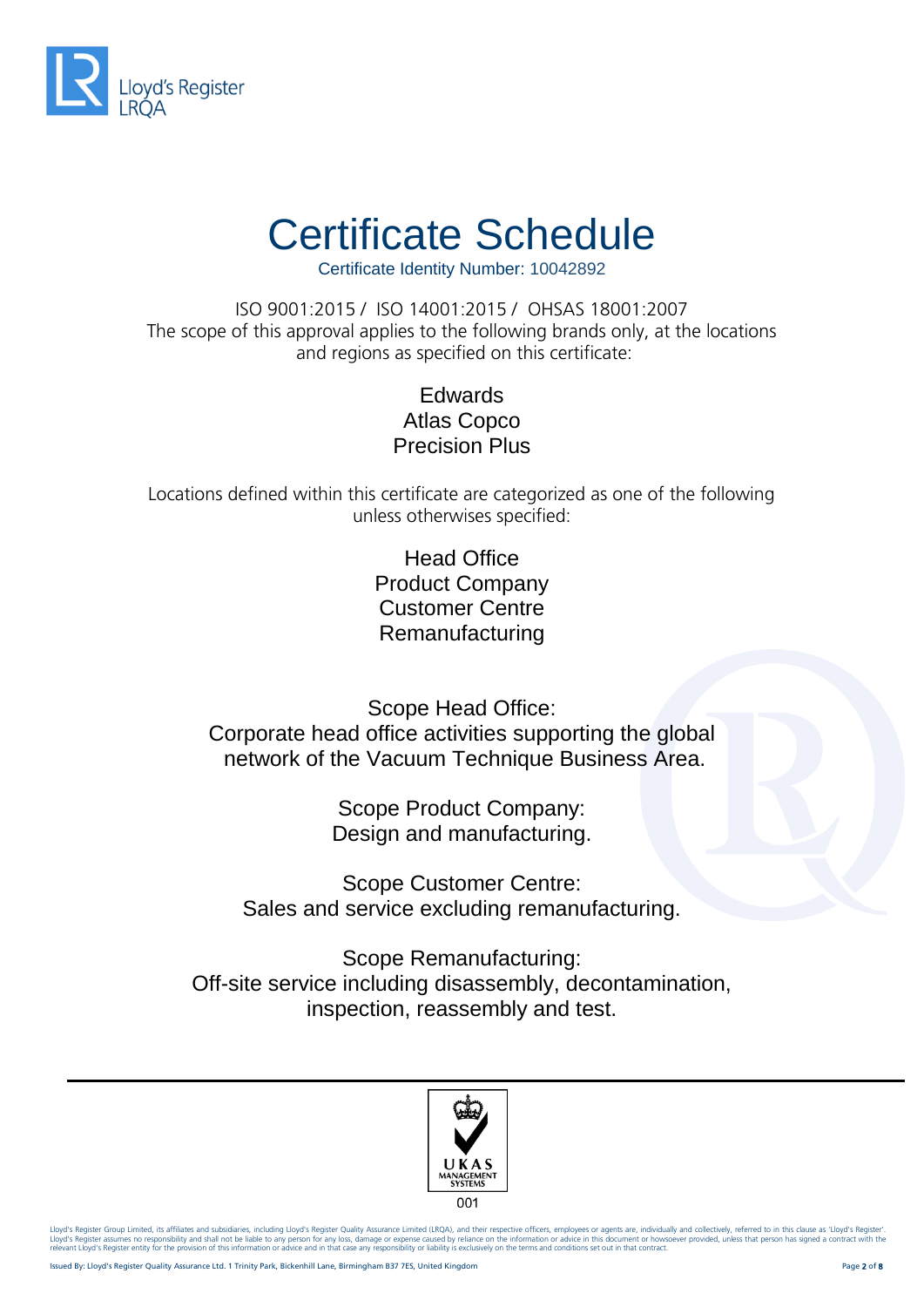

Certificate Identity Number: 10042892

| <b>UK Region</b>                                                                                                                                           |                                                                                     |  |
|------------------------------------------------------------------------------------------------------------------------------------------------------------|-------------------------------------------------------------------------------------|--|
| Location                                                                                                                                                   | <b>Activities</b>                                                                   |  |
| Global Technology Centre, Edwards Limited<br>Innovation Drive, Burgess Hill<br>West Sussex, RH15 9TW<br>United Kingdom                                     | Head Office.                                                                        |  |
| Eastbourne Product Company, Edwards Limited<br>15 Marshall Road, Hampden Park<br>Eastbourne, East Sussex, BN22 9BA<br>United Kingdom                       | Product Company – vacuum pump controllers and<br>associated vacuum instrumentation. |  |
| Clevedon Product Company, Edwards Limited<br>Kenn Business Park, Kenn Road<br>Clevedon, Somerset, BS21 6TH<br>United Kingdom                               | Product Company - exhaust management systems.                                       |  |
| Korea Region                                                                                                                                               |                                                                                     |  |
| Korea Customer Centre, Edwards Korea Ltd<br>5FL Hanwon Building, 19, 258-gil<br>Hwangsaeul-ro, Bundang-gu<br>Seongnam-si, Gyeonggi-do<br>Republic of Korea | Customer Centre - Korea Region.                                                     |  |
| Cheonan Product Company, Edwards Korea Ltd<br>80, 3 Gongdan 6 ro, Seobuk-gu<br>Cheonan-si, Chungcheongnam-do<br>Republic of Korea                          | Product Company - vacuum equipment.                                                 |  |
| C2 Remanufacturing, Edwards Korea Ltd<br>96, 3 Gongdan 1 ro, Seobuk-gu<br>Cheonan-si, Chungcheongnam-do<br>Republic of Korea                               | Remanufacturing.                                                                    |  |

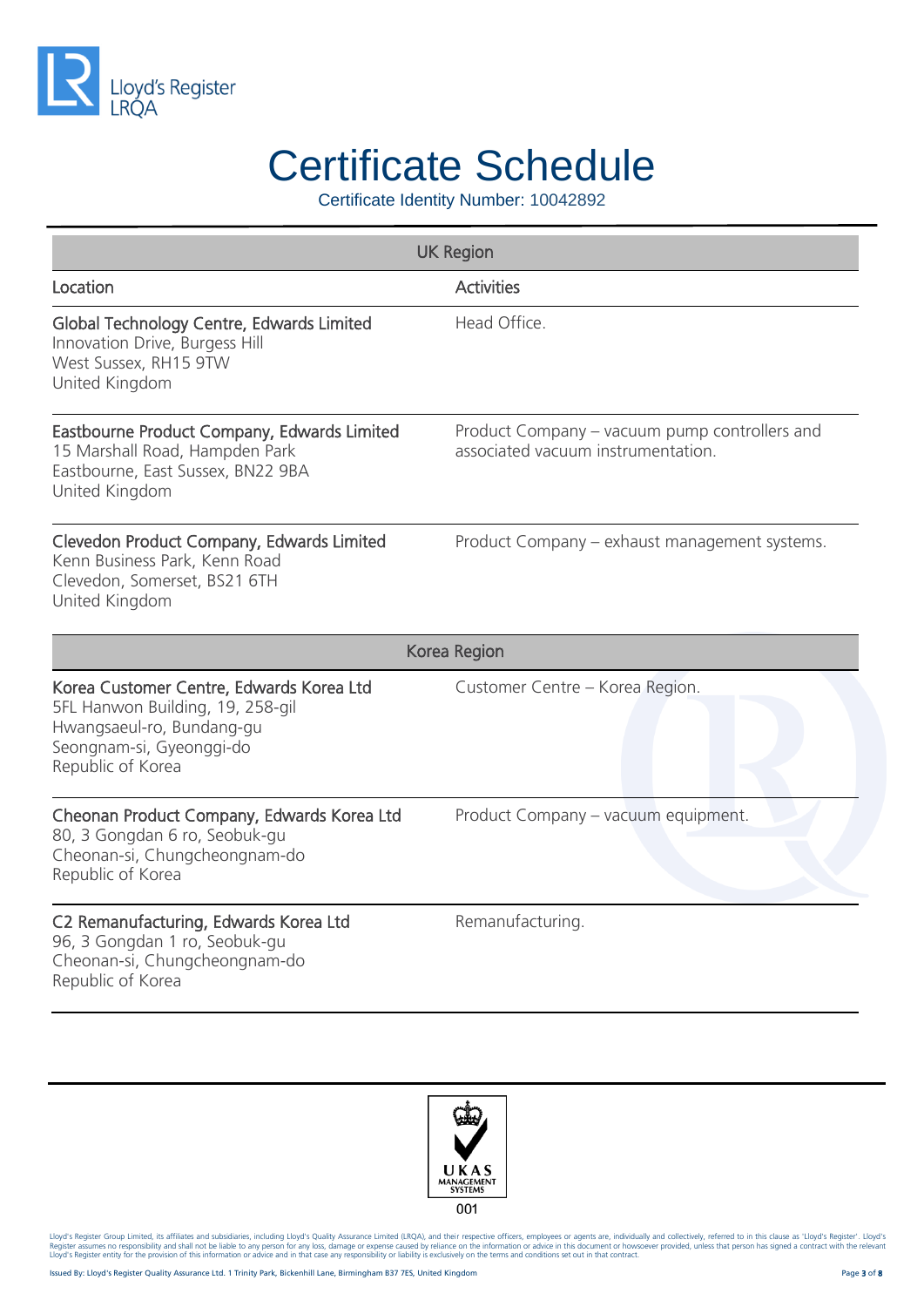

Certificate Identity Number: 10042892

| Japan Region                                                                                                           |                                     |
|------------------------------------------------------------------------------------------------------------------------|-------------------------------------|
| Location                                                                                                               | <b>Activities</b>                   |
| Yachiyo Product Company, Edwards Japan Ltd<br>1078-1, Yoshihashi, Yachiyo-shi, Chiba<br>276-8523<br>Japan              | Product Company - vacuum equipment. |
| Ina Remanufacturing, Edwards Japan Ltd<br>2640-10, Aza-Highashihara, Nichiminowa<br>Ina-shi, Nagano, 399-4581<br>Japan | Remanufacturing.                    |
| Japan Customer Service Centres, Edwards Japan Ltd<br>1078-1, Yoshiashi, Yachiyo-shi, Chiba, 276-8523<br>Japan          | Customer Centre - Japan Region.     |
| Shonai, 132, Aza-Ichirizuka, Shimoyamazoe<br>Tsukora-shi, Yamagatta, 997-0341<br>Japan                                 |                                     |
| Tsukuba 2626-523, Aza-Miyazuka, Migimomi<br>Tsuchiuura-shi, Ibaraki, 300-0837<br>Japan                                 |                                     |
| Osaka, 2-11-16-B, Inadera, Amagasaki-shi<br>Hyogo, 670-0965<br>Japan                                                   |                                     |
| Chugoku, 102, J Land City, 7-3-45, Saijo Chuo<br>Higashi-Hiroshima-shi, Hiroshima, 739-0025<br>Japan                   |                                     |
| Mie, 4-2-2, Tomita, Yokkaichi-shi<br>Mie, 510-8014<br>Japan                                                            |                                     |
| Kyushu, 11-16, Nishimiyaura-chou, Omuta-shi<br>Fukoka, 836-08356<br>Japan                                              |                                     |

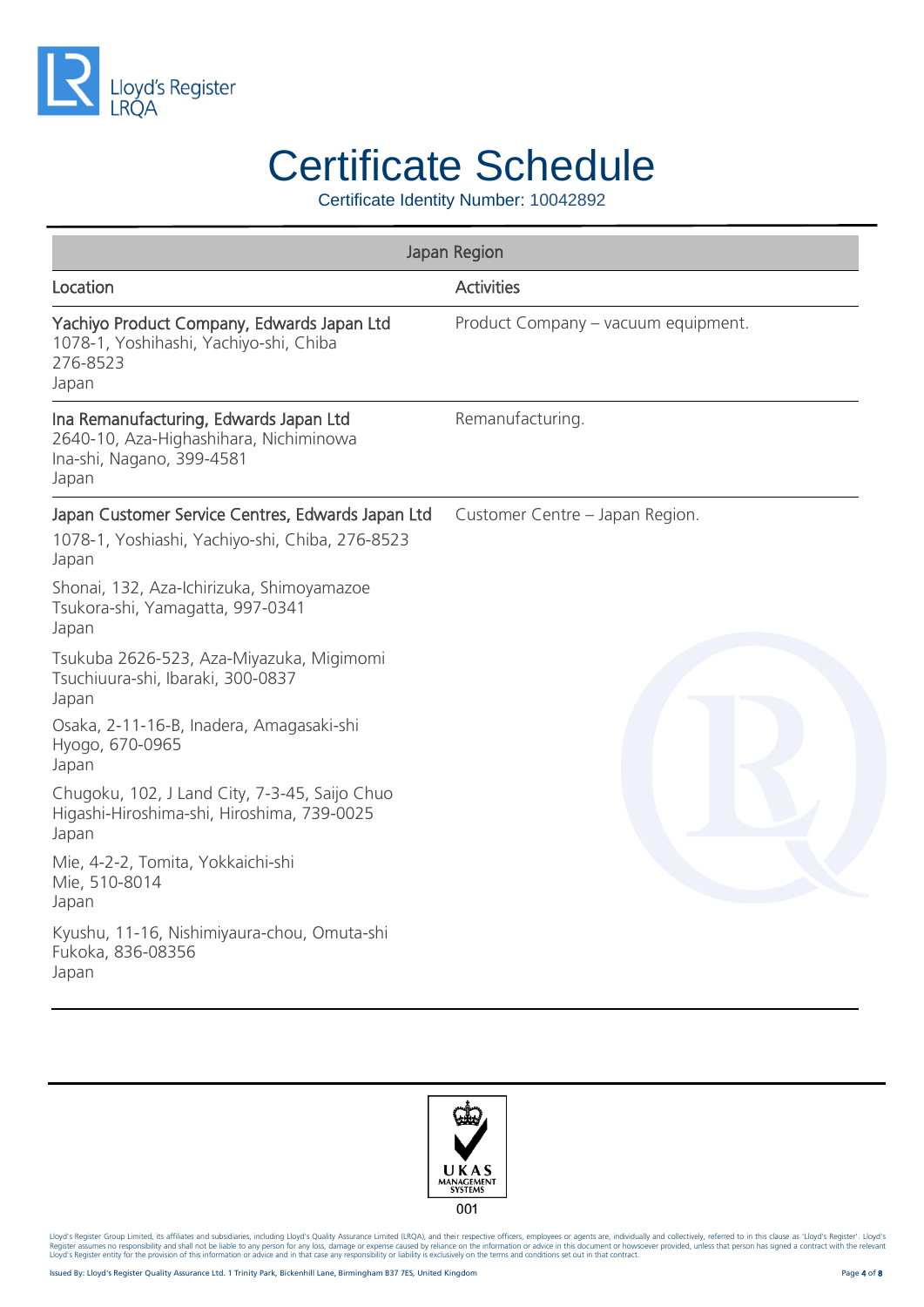

Certificate Identity Number: 10042892

| <b>Taiwan Region</b>                                                                                                                              |                                                                                        |  |
|---------------------------------------------------------------------------------------------------------------------------------------------------|----------------------------------------------------------------------------------------|--|
| Location                                                                                                                                          | <b>Activities</b>                                                                      |  |
| Jhunan Remanufacturing, Edwards Technology<br>(Taiwan) Ltd<br>No.1, Renyi Street, Jhunan Town<br>Miaoli County 350<br>Taiwan                      | Remanufacturing.                                                                       |  |
| <b>Israel Region</b>                                                                                                                              |                                                                                        |  |
| Qiryat-Gat Remanufacturing, Edwards Israel Vacuum Remanufacturing.<br>Ltd<br>Sherdot Habarzel 5, P.O. Box 8621<br>Qiryat-Gat<br>Israel            |                                                                                        |  |
| South America Region                                                                                                                              |                                                                                        |  |
| South America Customer Centre,<br>Edwards Vacuo Ltda.<br>Rua Bernardo Wrona, 222<br>02710-060 - Sao Paulo - SP<br><b>Brazil</b>                   | Customer Centre plus off-site repair of vacuum and<br>pressure systems and components. |  |
| <b>Germany Region</b>                                                                                                                             |                                                                                        |  |
| Munich Remanufacturing, Edwards GmbH<br>Ammerthalstrasse 35<br>85551 Kirchheim<br>Munich<br>Germany<br>(ISO 14001:2015 and OHSAS 18001:2007 only) | Remanufacturing.                                                                       |  |

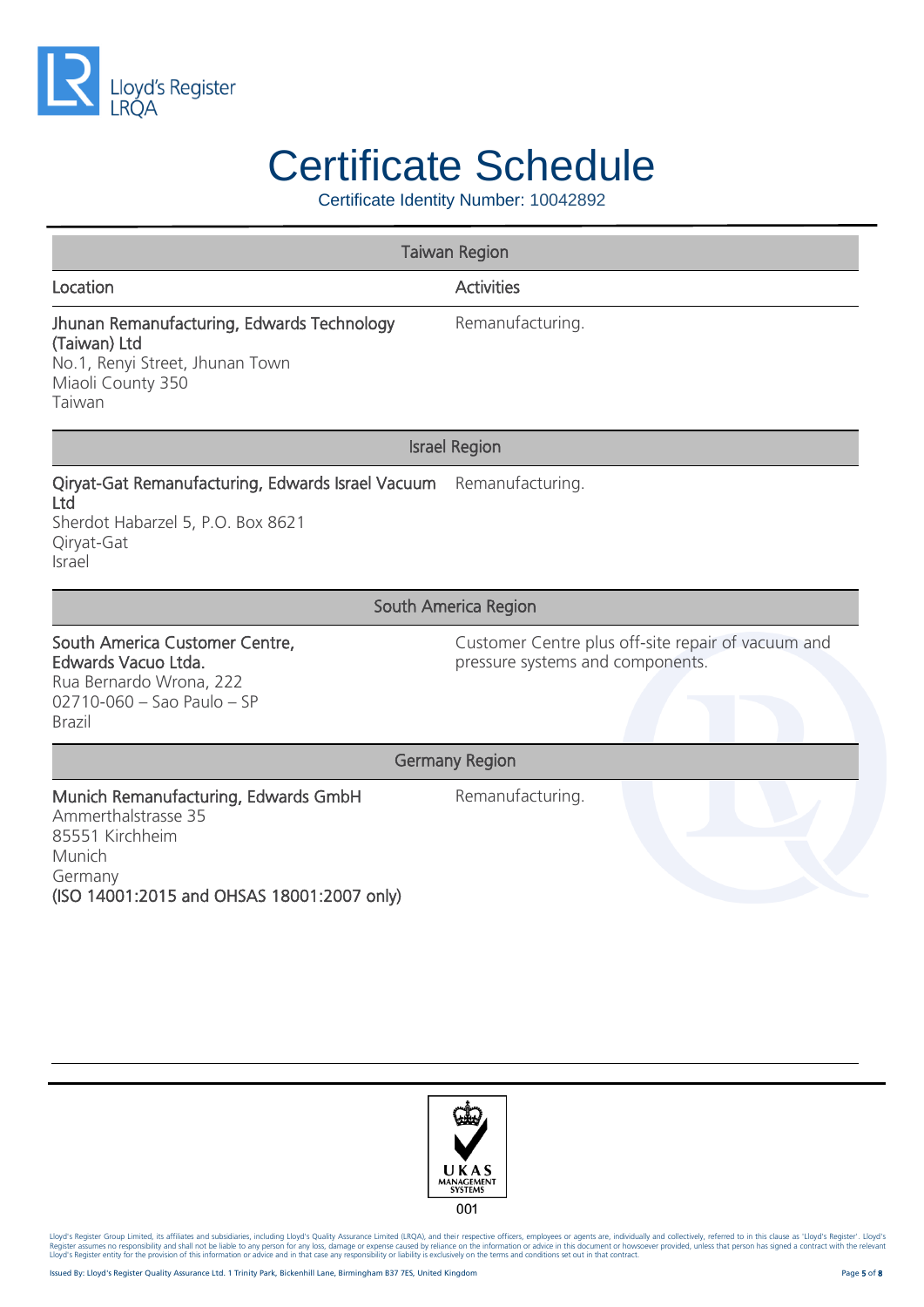

Certificate Identity Number: 10042892

| China Region                                                                                                                                                                                                                                        |                                     |
|-----------------------------------------------------------------------------------------------------------------------------------------------------------------------------------------------------------------------------------------------------|-------------------------------------|
| Location                                                                                                                                                                                                                                            | <b>Activities</b>                   |
| Shanghai Remanufacturing, Edwards Technologies<br>Trading (Shanghai) Co., Ltd<br>23 North Fu Te Road<br>Pilot Free Trade Zone<br>Shanghai<br>People's Republic of China                                                                             | Remanufacturing.                    |
| Beijing Remanufacturing, Edwards Technologies<br>Trading (Shanghai) Co., Ltd<br>No. 4 Northern Plant<br>Fang He Zheng Yuan Industrial Park<br>No.16 Guanghua Road, Tongzhou District, Beijing<br>People's Republic of China<br>(ISO 9001:2015 Only) | Remanufacturing.                    |
| Dongguan Remanfacturing, Edwards Technologies<br>Trading (Shanghai) Co., Ltd<br>99A-19 Rd North Hongye, Tang Xia Town<br>Dongguan, Guangdong Province<br>People's Republic of China<br>(ISO 9001:2015 Only)                                         | Remanufacturing.                    |
| China Customer Centre, Edwards Technologies<br>Trading (Shanghai) Co., Ltd<br>Room 301, Building 7, No. 3000, Longdon Avenue<br>Zhangjiang JiDianGang Phase 1<br>Pudong, Shanghai<br>People's Republic of China                                     | Customer Centre - China Region.     |
| Qingdao Product Company, Edwards Technologies<br>Vacuum Engineering (Qingdao) Co. Ltd<br>800 Huadong Road, Hi-tech Development Zone<br>Qingdao, Shandong Province                                                                                   | Product Company - vacuum equipment. |

Certificate Schedule



Lloyd's Register Group Limited, its affiliates and subsidiaries, including Lloyd's Quality Assurance Limited (LRQA), and their respective officers, employees or agents are, individually and collectively, referred to in thi

People's Republic of China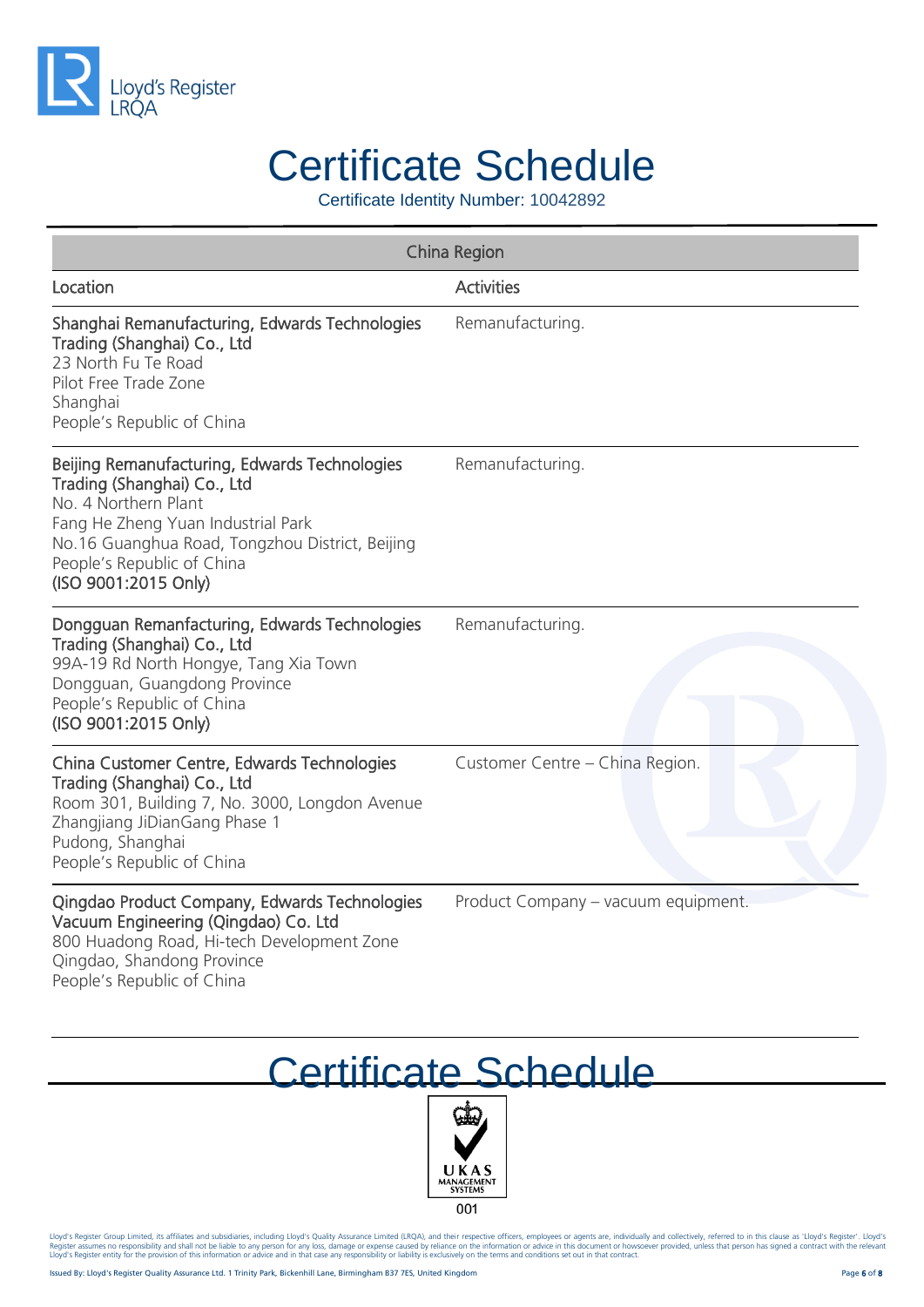

#### Certificate Identity Number: 10042892

| <b>USA Region</b>                                                                                                                                                                                                      |                                                                                                            |  |
|------------------------------------------------------------------------------------------------------------------------------------------------------------------------------------------------------------------------|------------------------------------------------------------------------------------------------------------|--|
| Location                                                                                                                                                                                                               | <b>Activities</b>                                                                                          |  |
| Nogales Remanufacturing, Edwards Vacuum Inc.<br>Avienda Libre Comercio #5<br>Parque Industrial Nuevo Nogales<br>Nogales, Sonora<br>Mexico<br>&<br>1251 N Industrial Park Avenue #J1<br>Nogales, Arizona<br><b>USA</b>  | Remanufacturing.                                                                                           |  |
| Glenwillow Remanufacturing, Edwards Vacuum LLC.<br>7905 Cochran Road, Suite 100<br>Glenwillow, Ohio<br><b>USA</b>                                                                                                      | Remanufacturing.                                                                                           |  |
| Niagara Falls Product Company, Edwards Vacuum Inc.<br>6416 Inducon Drive West<br>Sanborn, New York<br><b>USA</b>                                                                                                       | Product Company – vacuum equipment and exhaust<br>management systems.                                      |  |
| <b>Precision Plus</b><br>6416 Inducon Drive West<br>Sanborn, New York<br><b>USA</b><br>(ISO 9001:2015 Only)                                                                                                            | Sales, purchasing and design of vacuum pump spares<br>and consumables sold under the Precision Plus brand. |  |
| <b>India Region</b>                                                                                                                                                                                                    |                                                                                                            |  |
| Pune Remanufacturing,<br><b>Edwards India Private Limited</b><br>T97/2, Opp. St. Gobain Glass Works<br><b>Bhosari MIDC</b><br>Pune 411 026<br>Maharasthra State<br>India<br>(ISO 14001:2015 and OHSAS 18001:2007 Only) | Remanufacturing.                                                                                           |  |

#### Certificate Schedule

Certificate Identity Number: 10042892